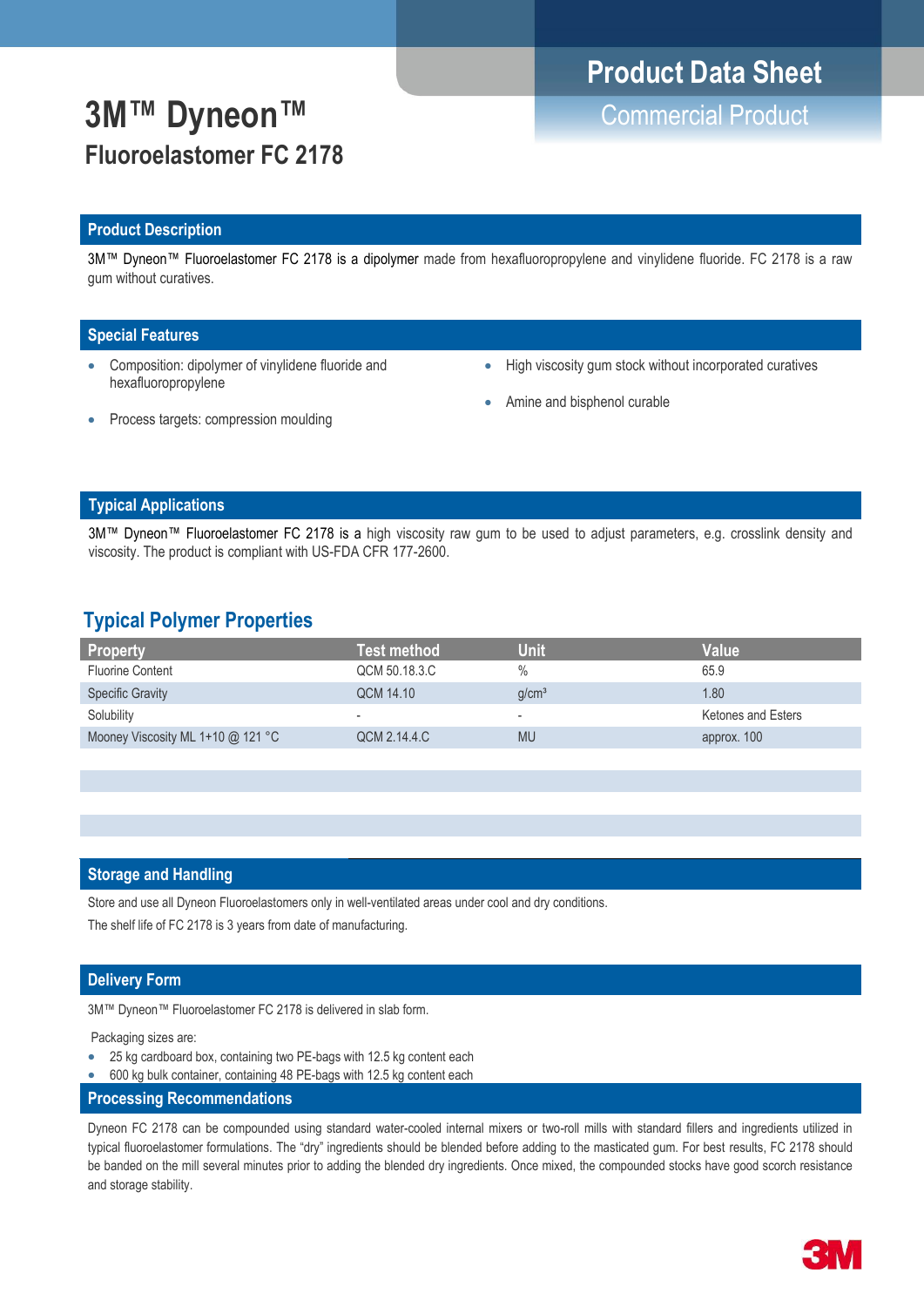# **3M™ Dyneon™**<br>
The Commercial Product **Fluoroelastomer FC 2178**

### **Typical Properties**

| Compound                | Amount (in Parts/100) |
|-------------------------|-----------------------|
| FC 2178                 | 100                   |
| N-990 MT Black          | 30                    |
| MgO                     |                       |
| Ca(OH) <sub>2</sub>     | 6                     |
| Phosphonium Accelerator | 0.5                   |
| Dihydroxy Crosslinker   | 2.0                   |

### **Typical Rheological Properties (ASTM D5289)**

### **Moving Die Rheometer (MDR 2000®) 100 cpm, 0.5° Arc, 6 minutes, 177 °C**

|  |  | $100$ Cpm, 0.3 Arc, 0 minutes, 177 G |  |  |
|--|--|--------------------------------------|--|--|
|  |  |                                      |  |  |

| Property                                 | <b>Unit</b>    | Value |
|------------------------------------------|----------------|-------|
| ML, Minimum Torque                       | dNm            | 3.5   |
| Ts2, Time to 2 inch-Ib rise from minimum | <b>Minutes</b> | 1.3   |
| $t'50$ , Time to 50 % cure               | <b>Minutes</b> | 1.8   |
| t'90, Time to 90 % cure                  | <b>Minutes</b> | 2.5   |
| MH, Maximum Torque                       | dNm            | 27.8  |
|                                          |                |       |

### **Typical Physical Properties (ASTM D 412 Method A, Die D)**

### **Press Cure 5 minutes @ 177 °C Post Cure 24 hours @ 260 °C**

| <b>Property</b>        | <b>Unit</b> | Value |
|------------------------|-------------|-------|
| Tensile                | MPa         | 15.7  |
| 100% Modulus           | <b>MPa</b>  | 7.3   |
| Elongation at Break    | $\%$        | 180   |
| Hardness (ASTM D 2240) | Shore A     | 74    |

### **Compression Set on O-rings (ASTM D 1414)**

| Air aged 70 hours $@$ 200 °C                          | $\frac{0}{0}$ | 10    |  |  |
|-------------------------------------------------------|---------------|-------|--|--|
|                                                       |               |       |  |  |
|                                                       |               |       |  |  |
| <b>Retraction at Lower Temperatures (ASTM D 1329)</b> |               |       |  |  |
| <b>TR 10</b>                                          | °C            | $-18$ |  |  |
|                                                       |               |       |  |  |